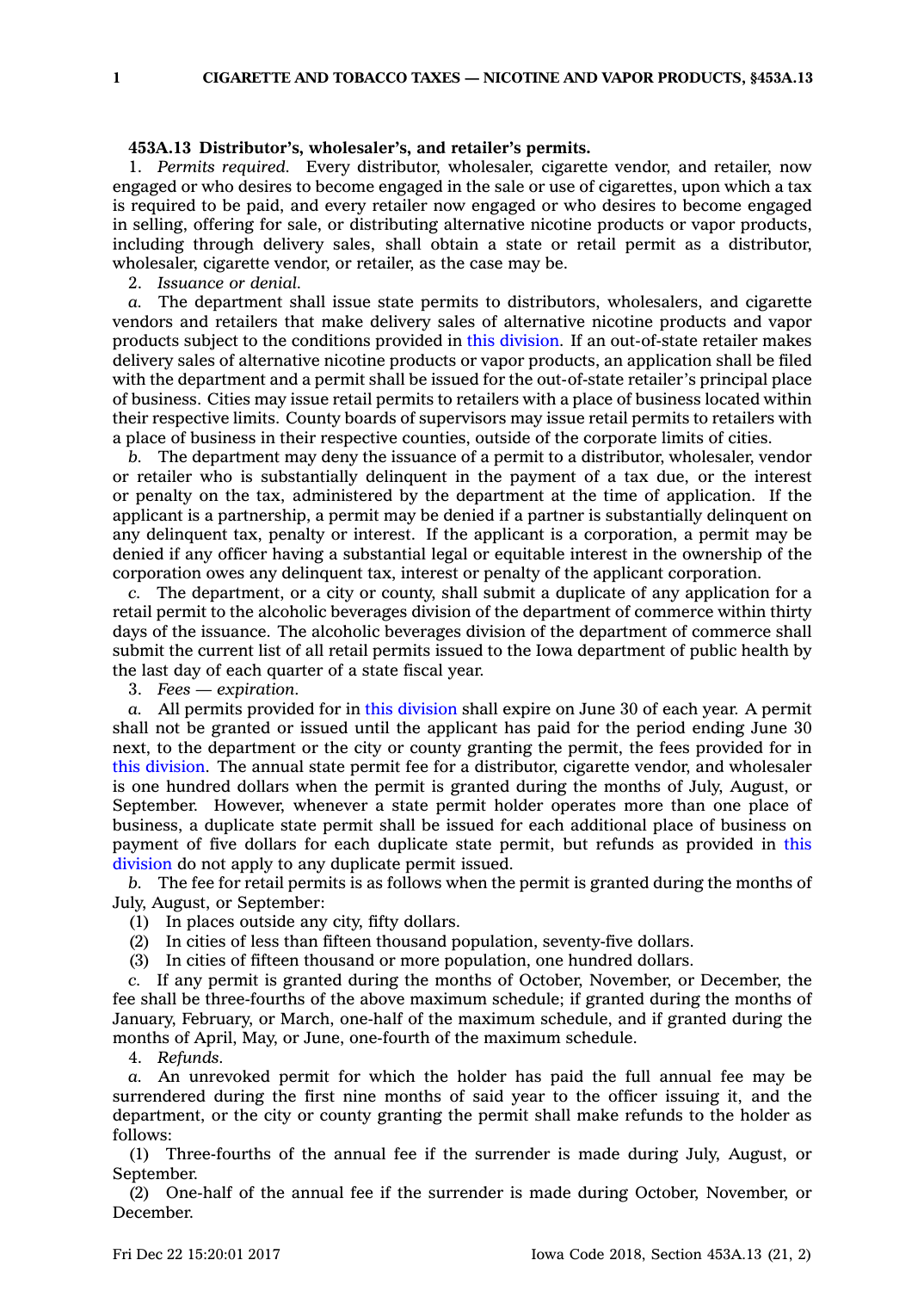(3) One-fourth of the annual fee if the surrender is made during January, February, or March.

*b.* An unrevoked permit for which the holder has paid three-fourths of <sup>a</sup> full annual fee may be so surrendered during the first six months of the period covered by said payment and the department, city, or county shall make refunds to the holder as follows:

(1) A sum equal to one-half of an annual fee if the surrender is made during October, November, or December.

(2) A sum equal to one-fourth of an annual fee if the surrender is made during January, February, or March.

*c.* An unrevoked permit for which the holder has paid one-half of <sup>a</sup> full annual fee may be surrendered during the first three months of the period covered by that payment, and the department, city, or county shall refund to the holder <sup>a</sup> sum equal to one-fourth of an annual fee.

5. *Application — bond.* Permits shall be issued only upon applications accompanied by the fee indicated above, and by an adequate bond as provided in section [453A.14](https://www.legis.iowa.gov/docs/code/453A.14.pdf), and upon forms furnished by the department upon written request. The failure to furnish such forms shall be no excuse for the failure to file the forms unless absolute refusal is shown. The forms shall set forth all of the following:

*a.* The manner under which the distributor, wholesaler, or retailer, transacts or intends to transact such business as <sup>a</sup> distributor, wholesaler, or retailer.

*b.* The principal office, residence, and place of business where the permit is to apply.

*c.* If the applicant is not an individual, the principal officers or members and their addresses.

*d.* Any other information as the director shall by rules prescribe.

6. *No sales without permit.* A distributor, wholesaler, cigarette vendor, or retailer shall not sell any cigarettes, alternative nicotine products, or vapor products until such application has been filed and the fee prescribed paid for <sup>a</sup> permit and until such permit is obtained and only while such permit is unrevoked and unexpired.

7. *Number of permits — trucks.* An application shall be filed and <sup>a</sup> permit obtained for each place of business owned or operated by <sup>a</sup> distributor, wholesaler, or retailer, excepting that no permit need be obtained for <sup>a</sup> delivery or sales truck of <sup>a</sup> distributor or wholesaler holding <sup>a</sup> permit, provided that the director may by regulation require that said truck bear the distributor's or wholesaler's name, and that the permit number of the place of business for and from which it operates be conspicuously displayed on the outside of the body of the truck, immediately under the name.

8. *Group business.* Any person who operates both as <sup>a</sup> distributor and wholesaler in the same place of business shall only be required to obtain <sup>a</sup> state permit for the particular place of business where such operation of said business is conducted. A separate retail permit, however, shall be required if any distributor or wholesaler sells cigarettes at both retail and wholesale.

9. *Permit — form and contents.* Each permit issued shall describe clearly the place of business for which it is issued, shall be nonassignable, consecutively numbered, designating the kind of permit, and shall authorize the sale of cigarettes, alternative nicotine products, or vapor products in this state subject to the limitations and restrictions herein contained. The retail permits shall be upon forms furnished by the department or on forms made available or approved by the department.

10. *Permit displayed.* The permit shall, at all times, be publicly displayed by the distributor, wholesaler, or retailer at the place of business so as to be easily seen by the public and the persons authorized to inspect the place of business. The proprietor or keeper of any building or place where cigarettes, alternative nicotine products, vapor products, or tobacco products are kept for sale, or with intent to sell, shall upon request of any agent of the department or any peace officer exhibit the permit. A refusal or failure to exhibit the permit is prima facie evidence that the cigarettes, alternative nicotine products, vapor products, tobacco, or tobacco products are kept for sale or with intent to sell in violation of this [division](https://www.legis.iowa.gov/docs/code//453A.pdf).

[S13, §5007-a; C24, 27, §1557, 1558, 1560, 1563, 1564, 1584; C31, 35, §1557, 1558, 1560, 1563, 1563-d1, 1564, 1584; C39, §**1556.08;** C46, 50, 54, 58, 62, 66, 71, 73, 75, 77, 79, 81, §98.13]